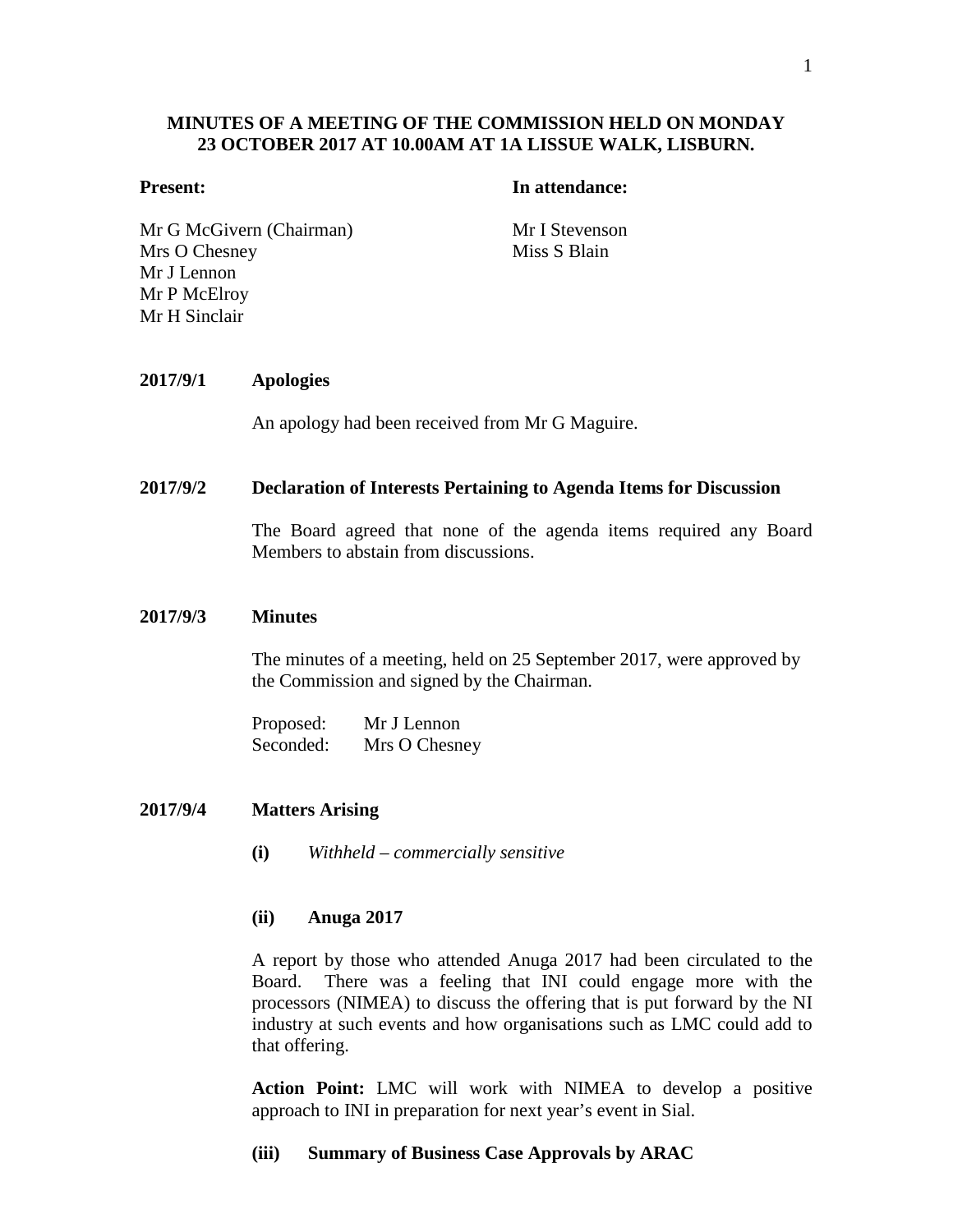The ARAC Chairman circulated a summary of the business cases approved by the ARAC since the increase in delegated limits to £200,000.

This was noted by the Board.

# **2017/9/5 Chairman's Report**

The Chairman reported on meetings he had attended since the last Board Meeting.

- NIFDA Annual Dinner.
- Quarterly Assurance Meeting with DAERA no formal confirmation yet of the increase in delegated limits but pilot would continue in the meantime.
- BVA Annual Dinner Positive responses regarding LMC WTO report, BVA has its own concerns about Brexit.

The Chairman and Chief Executive will engage in a number of stakeholder meetings over the next few months.

## **2017/9/6 Chief Executive's Report**

The Chief Executive had provided a written report in the Board papers for the meeting.

# **(i) LMC WTO Report**

The Chief Executive advised that the report had been widely circulated and commented upon.

**Action Point:** The Board agreed that LMC should seek to communicate directly with our main stakeholders rather than just through the newspapers/press. Mr Sinclair will prompt UFU to contact LMC to arrange a meeting**.**

**Action Point:** LMC will continue to publicise the report and its submission to the EFRA inquiry.

## **(ii) Areas of Natural Constraint (ANC)**

The Chief Executive advised that LMC was a co-signatory to a joint industry letter to the DAERA Permanent Secretary, urging him to reconsider the decision to end the ANC Scheme in 2018.

## **(iii) Farm Safety Partnership (FSP)**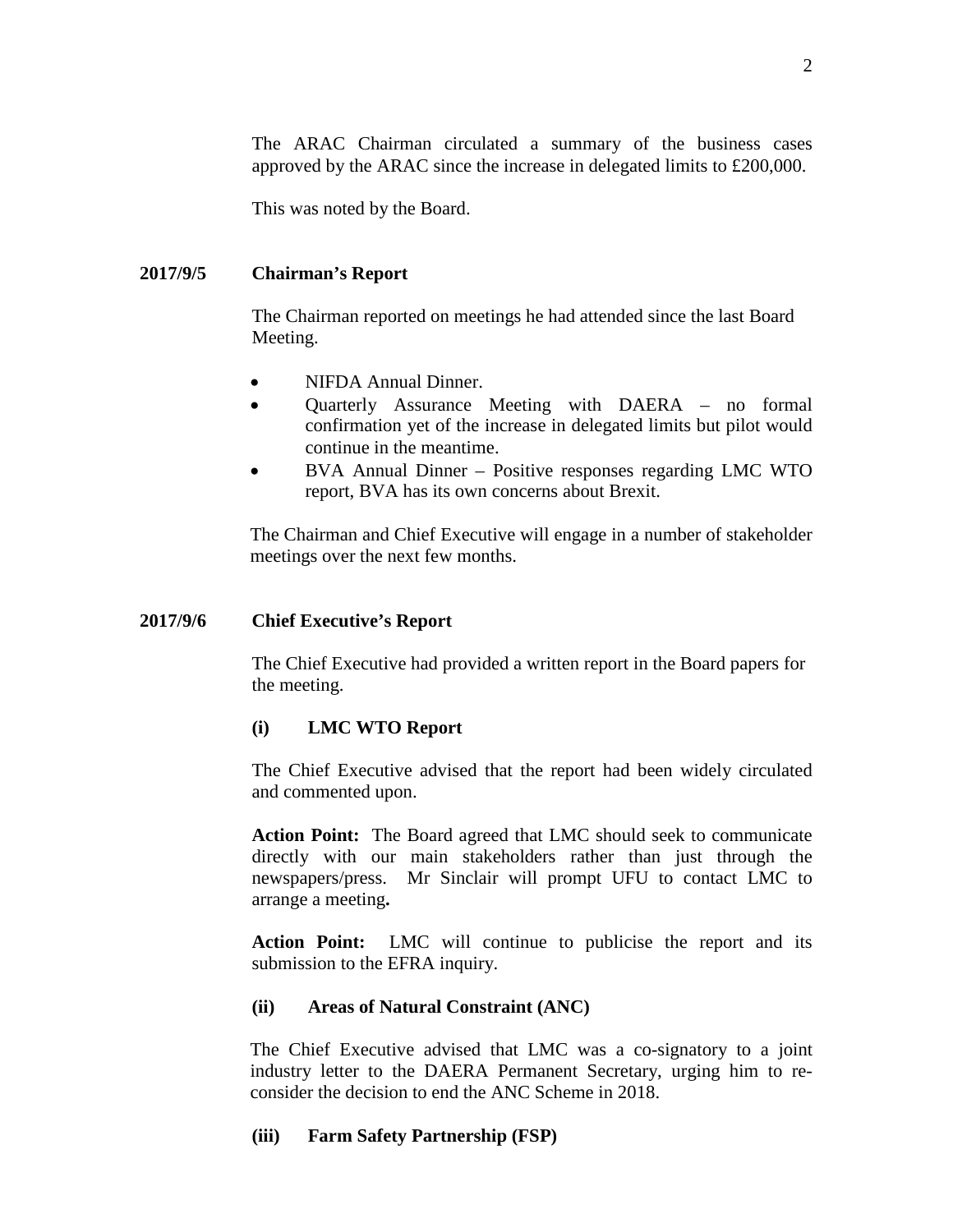**Action Point:** The Board agreed that LMC should continue as an active affiliate member of the FSP**.**

#### **(iv) DAERA Internal Third Monitoring Round**

**Action Point:** The Board agreed to submit a bid for £100k in the DAERA Internal Third Monitoring Round.

#### **2017/9/7 EFRA Committee Inquiry into Brexit : Trade in Food**

**Action Point:** The Board noted LMC's submission to the EFRA Committee (See also 2017/9/6(i))

# **2017/9/8 Outcome of LMC Strategy Day 3rd October2017**

**Action Point:** The Board will formally consider the outcomes of the day as an agenda item at a Board meeting early in New Year.

**Action Point:** A meeting of the remuneration committee will be held in New Year to discuss a number of items highlighted on the day.

# **2017/9/9 Quarterly Business Monitor and Departmental Reports to end of Q2.**

Noted.

2**017/9/10 Senior Management Team Minutes 26 September 2017**

Noted.

#### **2017/9/11 Risk Management/Health & Safety**

The ARAC Chairman advised that the annual meeting of Audit Chairs would take place on 24 October 2017.

**Action Point:** The Board agreed to move this agenda item to follow the Chairman's report in future meetings**.**